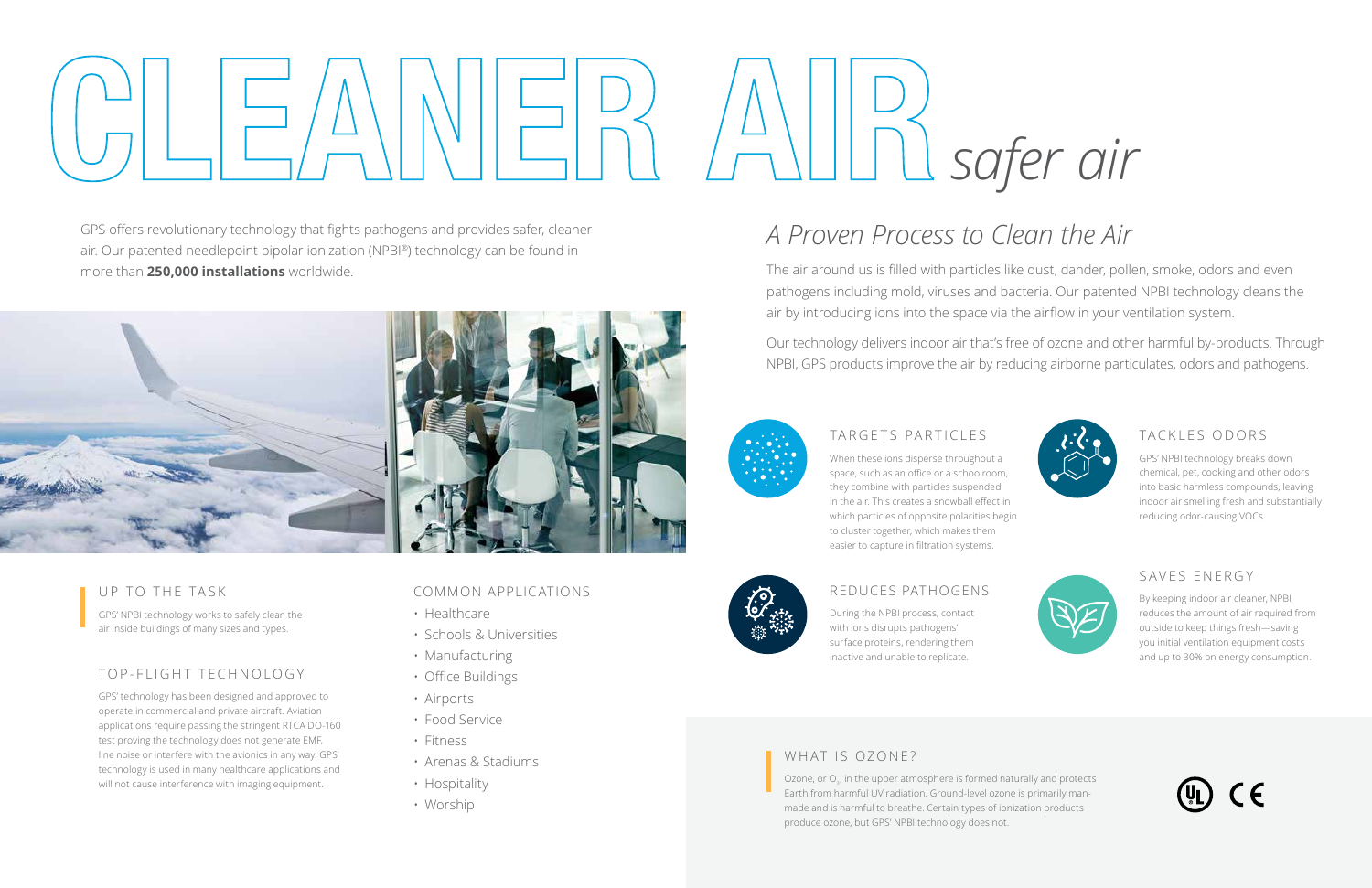# *The GPS advantage*

Proven technology to fight pathogens.

### WHAT IS AN ION?

An ion is a molecule or atom that is positively or negatively charged, meaning it must either gain or relinquish electrons in order to become neutral.

### SENSITIVITY TESTING

A petri dish containing a pathogen is placed underneath a laboratory hood, then monitored to assess the pathogen's reactivity to NPBI over time. This controlled environment allows for comparison across different types of pathogens. Sensitivity testing is not a measure of pathogen inactivation in the air.

### SIMULATION TESTING

Simulation testing measures in-air inactivation of pathogens. Counts of an airborne pathogen are taken before and after aerosolizing that pathogen into a sealed, unoccupied laboratory environmental room installed with NPBI technology.

### SPECIALTY TESTING

No Harmful By-Prod Reduces Airborne Part

Reduces Energy

No Replacement

Unoccupied laboratory test environments are designed to evaluate NPBI performance in conditions unique to particular industries or customers, and may include special circumstances such as higher than average ion concentrations. Review individual test results for details. The 2020 SARS-CoV-2 specialty testing conducted by Innovative Bioanalysis is not a measure of pathogen inactivation in the air.

# *The***POWER**   $\mathcal{O}\left(\bigcup_{\text{duces}}\bigcup_{\text{duces}}\bigcup_{\text{uucas}}\bigcup_{\text{uucas}}\bigcup_{\text{uucas}}\bigcup_{\text{uucas}}\bigcup_{\text{uucas}}\bigcup_{\text{uucas}}\bigcup_{\text{uucas}}$ GPS' NPBI️ technology cleans indoor air. This patented technology produces

|                      | <b>GPS NPBI</b> | Other BPI | Corona<br>Discharge | <b>HEPA Filters</b> | Carbon<br><b>Filters</b> | Ultraviolet<br>(UV) | UV-PCO |
|----------------------|-----------------|-----------|---------------------|---------------------|--------------------------|---------------------|--------|
| larmful By-Products  |                 |           |                     |                     |                          |                     |        |
| s Airborne Particles |                 |           |                     |                     |                          |                     |        |
| Tackles VOCs         |                 |           |                     |                     |                          |                     |        |
| Reduces Pathogens    |                 |           |                     | a                   |                          |                     |        |
| educes Energy Cost   |                 |           |                     |                     |                          |                     |        |
| Treats In-Room Air   |                 |           |                     |                     |                          |                     |        |
| Replacement Parts    |                 |           |                     |                     |                          |                     |        |
| No Maintenance       |                 |           |                     |                     |                          |                     |        |
| Simple To Install    |                 |           |                     |                     |                          |                     |        |
| Low Total Cost       |                 |           |                     |                     |                          |                     |        |

### CLEANER AIR, NATURALLY

Naturally occurring ions are everywhere in the outdoors, and they are constantly working to clean the air. Ions are created with energy from rushing water, crashing waves and even sunlight. GPS' NPBI technology generates ions without producing ozone or other harmful by-products, so you can bring outdoor freshness to the indoors.

\*Global Plasma Solutions (GPS) uses multiple data points to formulate performance validation statements. GPS technology is used in a wide range of applications across diverse environmental conditions. Since locations will

The use of this technology is not intended to take the place of reasonable precautions to prevent the transmission of pathogens. It is important to comply with all applicable public health laws and guidelines issued by fed

a high concentration of positive and

negative ions, delivering them to the space via the ventilation system. Within the air stream, ions attach to particles, where they combine, become larger and are more easily filtered from the air. When ions come in contact with pathogens, they disrupt the pathogens' surface proteins, rendering them inactive.

Studies have proven the ability of GPS technology to reduce infectivity of certain viruses by **90% or more \***



| Pathogen                   | Time in Chamber | Rate of Reduction | <b>Test Agency</b>      |
|----------------------------|-----------------|-------------------|-------------------------|
| Norovirus <sup>t</sup>     | 30 minutes      | 93.5%             | ATS Labs                |
| Human<br>Coronavirus 229E* | 60 minutes      | 99.0%             | Analytical Lab<br>Group |
| Legionella                 | 30 minutes      | 99.7%             | EMSL                    |
| Clostridium<br>Difficile   | 30 minutes      | 88.9%             | EMSL                    |

| Pathogen       | Time in Chamber | Rate of Reduction | <b>Test Agency</b> |
|----------------|-----------------|-------------------|--------------------|
| Tuberculosis   | 60 minutes      | 69.1%             | <b>EMSL</b>        |
| <b>MRSA</b>    | 30 minutes      | 96.2%             | <b>EMSL</b>        |
| Staphylococcus | 30 minutes      | 96.2%             | <b>EMSL</b>        |
| E. coli        | 15 minutes      | 99.7%             | EMSL               |

| Pathogen       | Time in Chamber | Rate of Reduction                                                        | <b>Test Agency</b>        |
|----------------|-----------------|--------------------------------------------------------------------------|---------------------------|
| $SARS-CoV-2**$ | 30 minutes      | 99.8%<br>Inactivation rate measured<br>on aluminum and other<br>surfaces | Innovative<br>Bioanaylsis |

† Surrogate for Norovirus, actual strain tested was Feline Calicivirus, ATCC VR-782, Strain F-9 \*Human Coronavirus 229 is not SARS-CoV-2

\*\*Not an FDA Cleared Air Purification System

Please note that testing the reduction rate of SARS-CoV-2 with GPS' NPBI product is an evolving process and additional testing is anticipated to be conducted in the future. While this is not a surface disinfectant this testing demonstrates a decrease in active virus on surfaces through particle aggregation.

Global Plasma Solutions (GPS) uses multiple data points to formulate performance validation statements. GPS technology is used in a wide range of applications across diverse environmental conditions. Since locations will vary, clients should evaluate their individual application and environmental conditions when making an assessment regarding the technology's potential benefits.

The use of this technology is not intended to take the place of reasonable precautions to prevent the transmission of pathogens. It is important to comply with all applicable public health laws and<br>guidelines issued by federal, state and local governments and health authorities as well as official<br>guidance published by coronavirus/2019-ncov/prevent-getting-sick/prevention.html), including but not limited to social distancing, hand hygiene, cough etiquette and the use of face masks.

### GPS NEEDLEPOINT BIPOLAR IONIZATION VS. OTHERS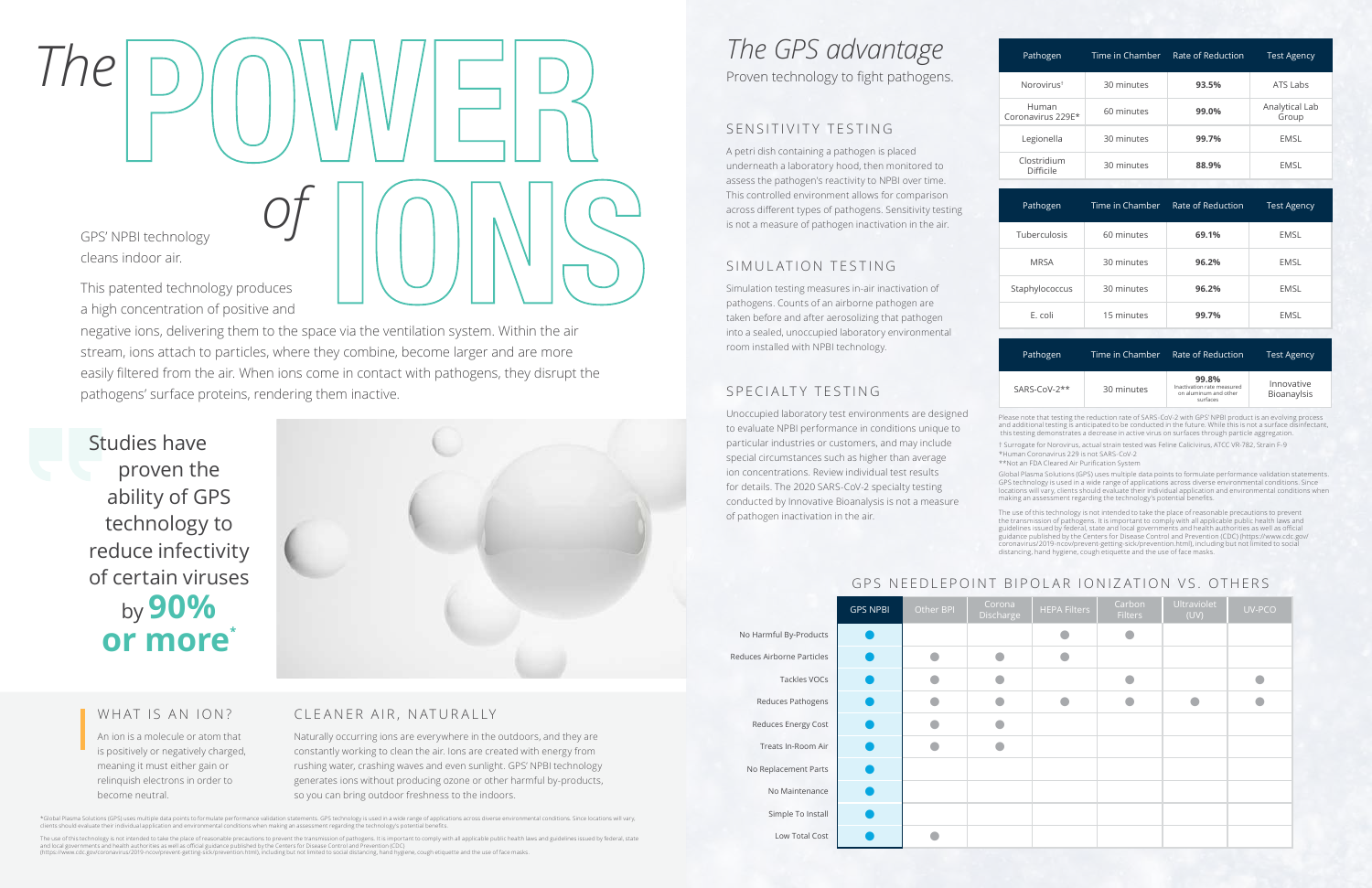### **STEP 1**

Conditioned air flows into the distribution duct system

**STEP 2**

The air is ionized by the GPS device

### **STEP 3**

Positive and negative ions are delivered into your environment

### ION DELIVERY

In-room ion density is dependent on a variety of factors, including proximity of the ionizing equipment to the occupied space, air flow rates and path of the ductwork within the building.



# GPS' diverse portfolio includes an **industry-leading assortment**  of products that serve the widest variety of system types.

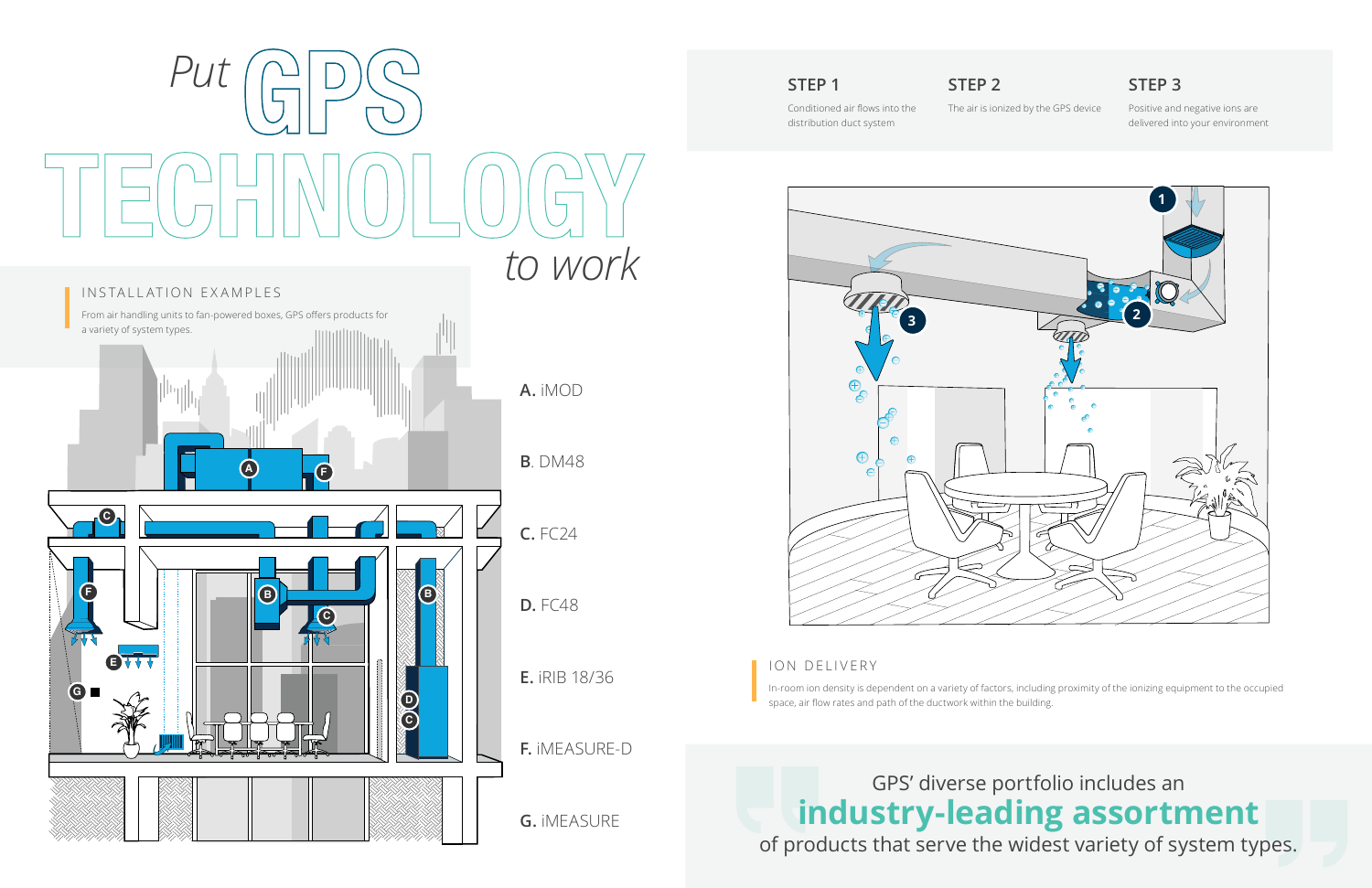## **GPS-FC48-AC™**

An automatic self-cleaning, lightweight NPBI system that handles up to 4,800 CFM or 12 tons. Designed for multiple mounting options including fan inlet, interior duct walls or floors.

- $\cdot$  > 400 Million + and lons/cc
- Universal Voltage Input (24–240 VAC)
- Programmable Auto-Cleaning Cycle
- Carbon Fiber Brush Emitters
- Integral (BAS) Alarm Contacts



- $\cdot$  > 300 Million + and lons/cc
- Universal Voltage Input (24–240 VAC)
- Programmable Auto-Cleaning Cycle
- Carbon Fiber Brush Emitters
- Integral (BAS) Alarm Contacts



# **GPS-FC24-AC™**

An automatic self-cleaning, lightweight NPBI system that handles up to 2,400 CFM or 6 tons. Designed for multiple mounting options including fan inlet, interior duct walls or floors.

| <b>SYSTEM</b>   | Air Handling Units                |
|-----------------|-----------------------------------|
| <b>TYPE</b>     | Ducted Split Systems              |
|                 | Packaged Rooftop Systems          |
|                 | Ductless Mini Splits              |
|                 | <b>VRF Cassettes</b>              |
|                 | Fan Coil Units                    |
|                 | VAV/Fan Powered Box               |
|                 |                                   |
| <b>COOLING</b>  | up to 2,400cfm Airflow Capacity / |
| <b>CAPACITY</b> | up to 6 Tons                      |
|                 |                                   |
| <b>INSTALL</b>  | Fan Inlet                         |
| <b>LOCATION</b> | Supply Air Stream                 |
|                 | Zone Diffuser                     |

- $\cdot$  > 400 Million + and lons/cc
- Universal Voltage Input (24–240 VAC)
- Programmable Auto-Cleaning Cycle
- Carbon Fiber Brush Emitters
- Integral (BAS) Alarm Contacts
- 3/4 Quick-Turn Duct Adapter



| <b>SYSTEM</b>                     | Air Handling Units                                 |
|-----------------------------------|----------------------------------------------------|
| <b>TYPE</b>                       | Ducted Split Systems                               |
|                                   | Packaged Rooftop Systems                           |
|                                   | Fan Coil Units                                     |
|                                   | VAV/Fan Powered Box                                |
| COOLING<br><b>CAPACITY</b>        | up to 4,800cfm Airflow Capacity /<br>up to 12 Tons |
| <b>INSTALL</b><br><b>LOCATION</b> | Fan Inlet<br>Supply Air Stream<br>Zone Diffuser    |
|                                   |                                                    |

| <b>SYSTEM</b>              | Air Handling Units                                 |
|----------------------------|----------------------------------------------------|
| TYPE                       | Ducted Split Systems                               |
|                            | Packaged Rooftop Systems                           |
|                            | VAV/Fan Powered Box                                |
| COOLING<br><b>CAPACITY</b> | up to 4,800cfm Airflow Capacity /<br>up to 12 Tons |
| <b>INSTALL</b><br>LOCATION | Duct<br>Supply Air Stream                          |

# **GPS-DM48-AC™**

An automatic self-cleaning, lightweight NPBI system that handles up to 4,800 CFM or 12 tons. Design optimized for mounting into interior duct walls or floors.

# *Auto-cleaning technology*

Auto-cleaning technology from GPS ensures sustained ion output over time. Ion output can decrease without this feature, in addition to accumulation of humidity and other material buildup. Competitor products and brushes must be manually cleaned, and while a simple process, this rarely occurs. GPS technology's auto-cleaning feature performs regular wipes of emitter brushes, which prevents buildup. The resulting benefit is optimal lifetime performance.



### PRODUCTS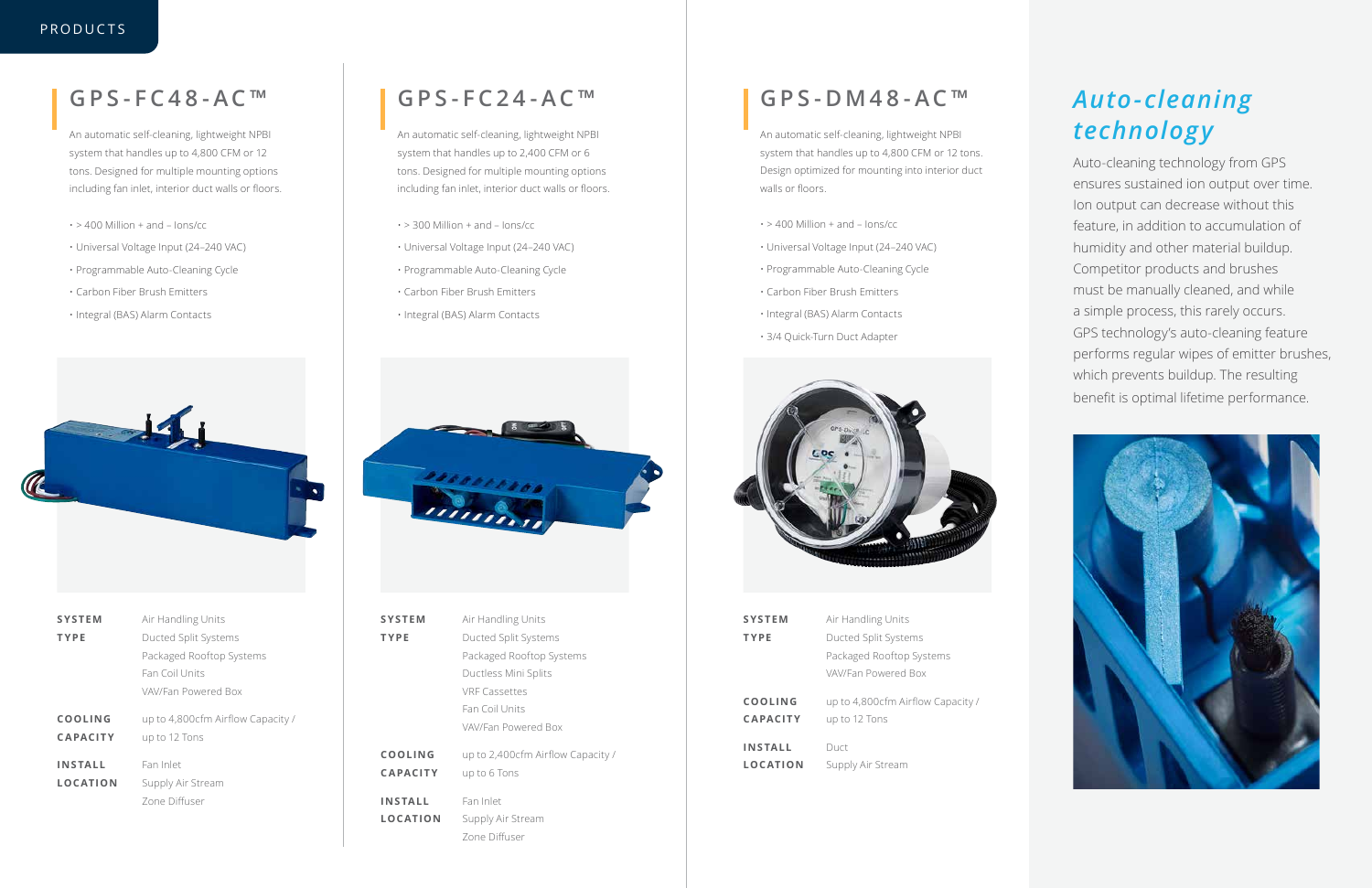| <b>SYSTEM</b>   | Air Handling Units                  |
|-----------------|-------------------------------------|
| <b>TYPE</b>     | Packaged Rooftop Systems            |
| COOLING         | 4,800+cfm Airflow Capacity /        |
| <b>CAPACITY</b> | $15+Tons$                           |
| INSTALL         | Duct                                |
| <b>LOCATION</b> | Supply Air Stream                   |
|                 | Between Evaporator<br>Coil & Filter |

# **GPS- iMOD ®**

The GPS-iMOD is a modular NPBI system that is field assembled to any length up to 240 inches in 6-inch increments. The fiberglass composite and carbon fiber GPS iMOD can be mounted in various environments.

- 840 Million + and ions/cc per 6" section
- Universal Voltage Selector Switch
- Six High Voltage Output Ports
- Integral (BAS) Alarm Contacts
- Plasma on Indication Light
- UL 2998 Ozone Free



# **GPS-NEMA4-OE™**

The GPS-NEMA4-OE is a NEMA 4X-rated fiberglass enclosure designed to house one GPS-iMOD power supply. The panel adds a superior finished look to any project while providing the required protection against foreign substances, such as water and dust, when power supplies are mounted in non-NEMA 1 rated environment.

| <b>SYSTEM</b>   | Ductless Mini-Splits              |
|-----------------|-----------------------------------|
| <b>TYPE</b>     | Ducted Modules                    |
|                 | <b>PTACs</b>                      |
| COOLING         | up to 3,200cfm Airflow Capacity / |
| <b>CAPACITY</b> | up to 8 Tons                      |
| <b>INSTALL</b>  | Duct                              |
| <b>LOCATION</b> | Supply Air Stream                 |



| <b>SYSTEM</b><br><b>TYPE</b>      | Air Handling Units<br>Ducted Split Systems        |
|-----------------------------------|---------------------------------------------------|
|                                   | VAV/Fan Powered Box                               |
| <b>COOLING</b><br><b>CAPACITY</b> | up to 3,200cfm Airflow Capacity /<br>up to 8 Tons |
| <b>INSTALL</b>                    | Fan Inlet                                         |
| <b>LOCATION</b>                   | Supply Air Stream                                 |

# **GPS- iRIB ® 18/36**

The GPS-iRIB is available in 18" and 36" lengths. This mechanism is engineered to deliver the highest level of ionization with the least amount of energy in the most compact size.

- >35 Million + and ions/cc per foot
- Fold-To-Length Circuit
- Integral (BAS) Alarm Contacts
- Velcro® for Easy Installation
- Voltage Input 110VAC to 240VAC
- UL 2998 Ozone Free



# **GPS-FC-3-BAS™**

The GPS-FC-3-BAS unit is designed to be mounted inside of fan coils, heat pumps, PTACs, ductless mini splits and air handlers up to 3,200 CFM or 8 tons. Its compact size and simple mounting requirement allows it to be mounted almost anywhere in just a few minutes.

- Carbon Fiber Brush Emitters
- >350 Million + and Ions/cc
- Integral (BAS) Alarm Contacts
- Powered by 24 Volts AC
- UL 2998 Ozone Free



*Pairs with GPS-iMOD® to house the power supply and create a superior finished look.*